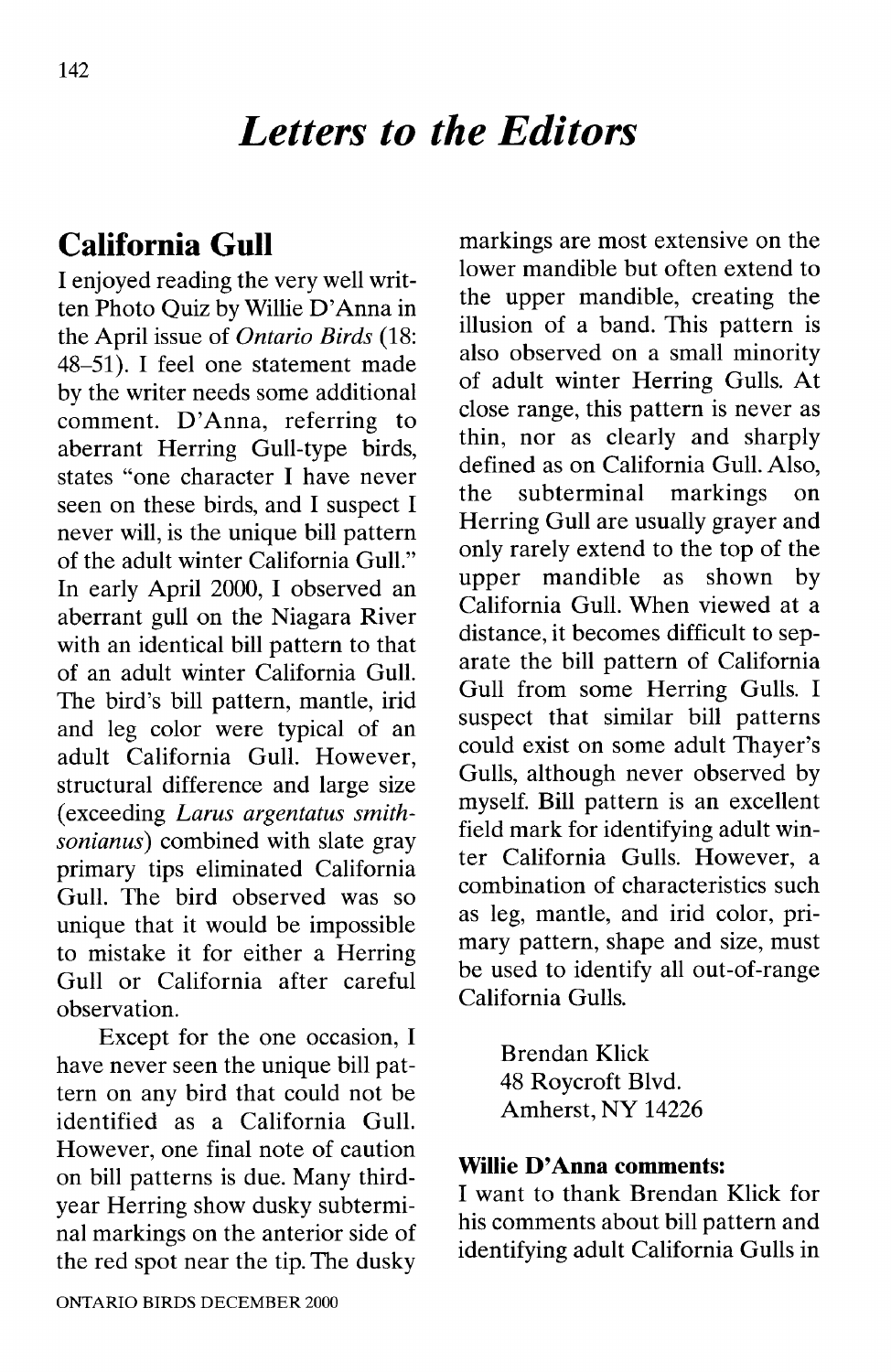143

winter. I heartily endorse his view that out-of-range California Gulls (such as those found in Ontario) should only be identified with a combination of characters. Like Brendan, I have observed aberrant gulls on the Niagara River that appeared in many respects to be like a California Gull but upon closer inspection failed to pass the whole test. Not surprisingly, these gulls have sometimes been misidentified as California Gulls by unwitting birders. In my article, I described many of the field marks that have been observed on these aberrant gulls which are known characters for California Gull. In hindsight, my statement that the bill pattern of adult winter California Gulls was unique was an unfortunate choice of words. Although I have not yet observed this mark on an aberrant gull, the combination of black and red on the bill is frequent enough in Herring Gulls that it stands to reason that an aberrant gull might show something similar. As for Brendan's odd gull, it is yet another example of the perplexing variability shown by the large gulls. The bird would seem to me to be unidentifiable. With so many characters that are a match for California Gull, it is a fine example of the need for great caution when identifying this rarity in Ontario.

> Willie D'Anna 2257 Cayuga Drive Extension Niagara Falls, NY 14304

### **Robin Behaviour**

On 11 May 2000, I watched an American Robin fly across our yard from a nest next door, carrying a large item which it dropped in the dense vegetation of my fern garden. Presuming that it was an eggshell (albeit, a big one), indicating that its young had hatched, I went over to have a look. To my surprise, it was the cold but still flexible corpse of a nestling. There was physical injury (and bleeding) at the head and back, but I think that resulted from the female carrying the body in its beak. The adult bird flew strongly and normally, which is one reason that I presumed it was carrying an eggshell. Flying over 20 metres with the  $\pm 20$  gram body of a young in its beak was not something I would have expected, however.

I always assumed a dead young was either pushed or pulled out of a nest, and then was dragged away from beneath by whatever scavenger came along. I have certainly found dead robin nestlings beneath nests before. That the adult (the female) would carry the body off was quite a surprise, let alone that it would carry the body so far with so little apparent difficulty.

Perhaps this is a common occurrence, but it's a new one to me. Ever heard of or seen such a thing?

> Dan Brunton 216 Lincoln Heights Road Ottawa, Ontario K2B 8A8